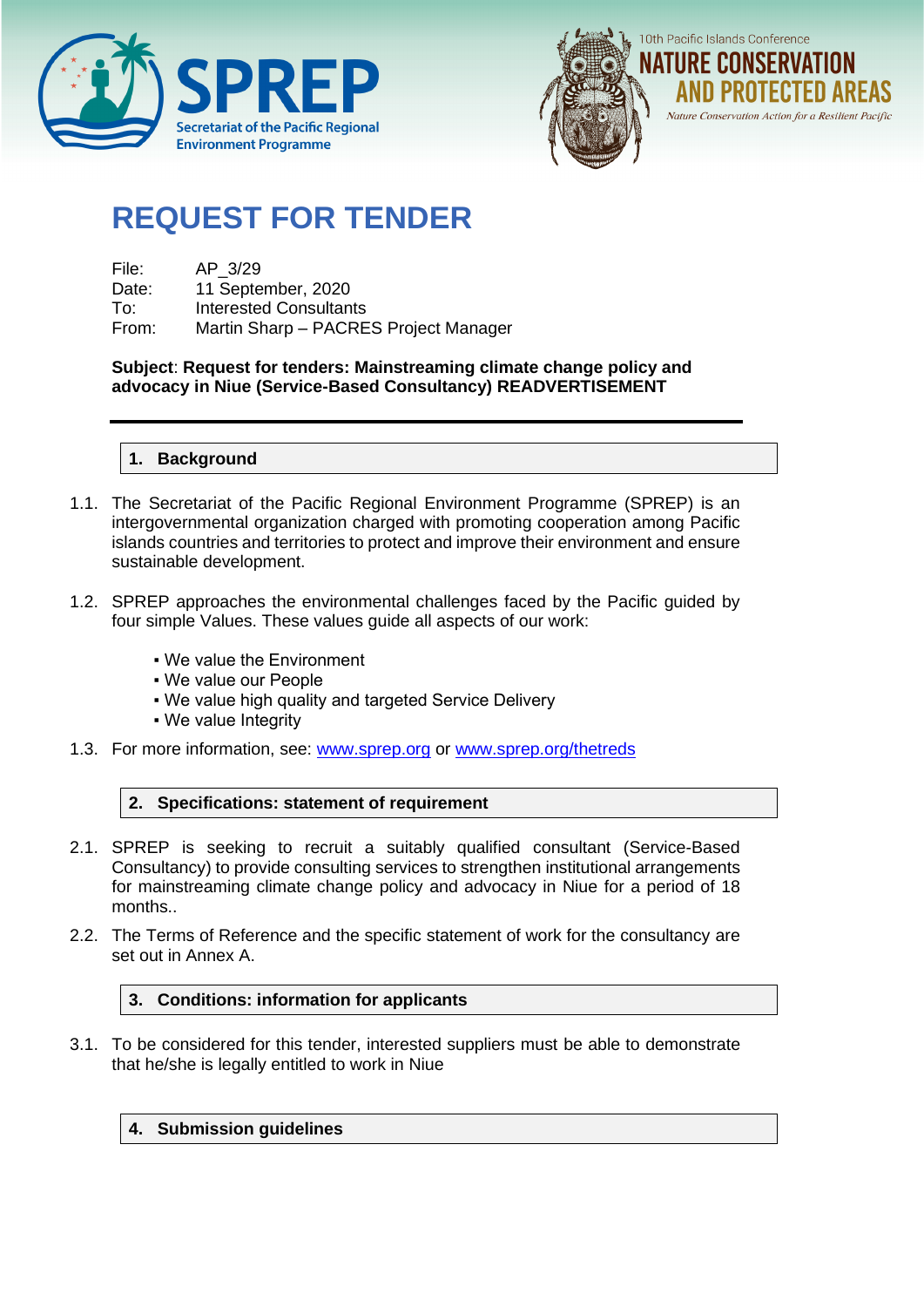



- 4.1. Tender documentation should demonstrate the interested supplier satisfies the conditions stated above and is capable of meeting the requirements as stipulated in the ToR. Documentation must also include supporting examples to address the evaluation criteria.
- 4.2. Tender documentation should comprise the interested supplier's complete proposal, comprising:
	- CV to demonstrate that they have the requisite skills and experience to carry this contract successfully.
	- Three referees including most recent work relevant to this position
	- Completed **tender application form** *(please note you are required to complete all areas in full as requested on the form, particularly the Statements to demonstrate you meet the selection criteria – DO NOT refer us to your CV or your Technical Proposal. Failure to do this will result in the application not being considered)*.
- 4.3 Prospect supplier must commit to an agreed amount of time per month to this consultancy and be willing to set aside extra time if needed for particular tasks.
- 4.4 Tenderers must insist on an acknowledgement of receipt of tenders.
- 4.5 The proposal must remain valid for 90 days from date of submission.

# **5. Clarification**

5.1. Any clarification questions from applicants must be submitted by email to Maraea S. Pogi on [maraeap@sprep.org](mailto:maraeap@sprep.org) and copy Martin Sharp on [martins@sprep.org](mailto:martins@sprep.org) before 23 September 2020. A summary of all questions received with an associated response will be posted on the SPREP website www.sprep.org/tender by 25 September 2020.

# **6. Evaluation criteria**

- 6.1. SPREP will select a preferred supplier on the basis of SPREP's evaluation of the extent to which the documentation demonstrates that the consultant offers the best value for money, and that the tenderer satisfies the following criteria:
	- a) a qualification from a recognised tertiary institution in a field related to environmental management, natural resources management, water resources management and/or climate change (20%)
	- b) have relevant experience in policy development or implementation in climate change adaptation or mitigation or a related field; (20%)
	- c) have excellent communication, workshop facilitation and stakeholder engagement skills;(30%) and
	- d) demonstrate a sound knowledge of climate change policies and processes at the global, regional and national levels as they relate to Niue's development planning (30%).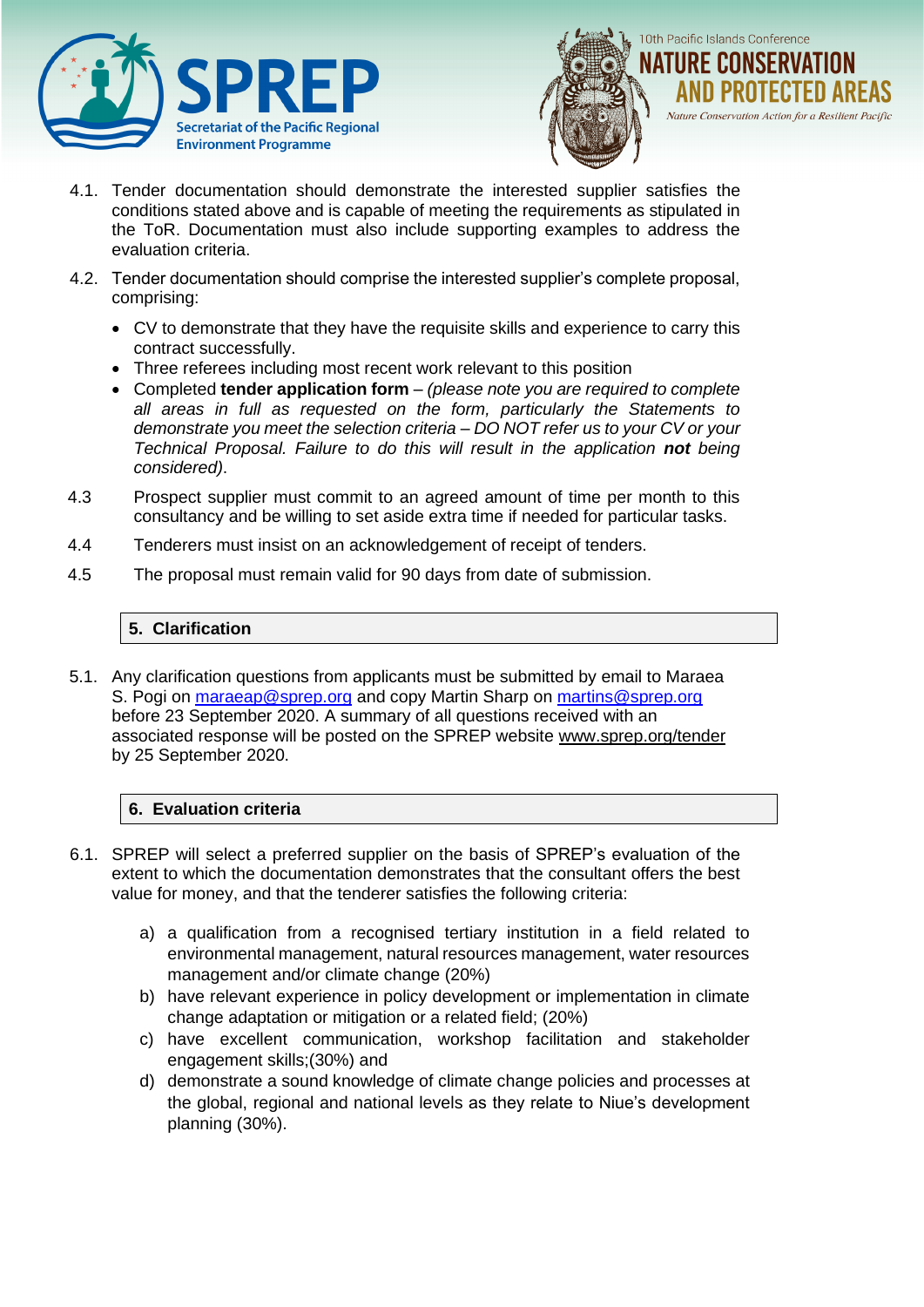



# **7. Deadline**

- 7.1. **The due date for submission of the tender is: 02 October 2020, midnight (Apia, Samoa local time).**
- 7.2. Late submissions will be returned unopened to the sender.
- 7.3 Please send all tenders clearly marked 'TENDER: '**Request for tenders: Mainstreaming climate change policy and advocacy in Niue (Service-Based Consultancy) READVERTISEMENT'** to one of the following methods:

Mail: SPREP Attention: Procurement Officer PO Box 240 Apia, SAMOA Email: [tenders@sprep.org](mailto:tenders@sprep.org) (MOST PREFFERED OPTION) Fax: 685 20231 Person: Submit by hand in the tender's box at SPREP reception, Vailima, Samoa.

SPREP reserves the right to reject any or all tenders and the lowest or any tender will not necessarily be accepted.

**For any complaints regarding the Secretariat's tenders please refer to the Complaints section on the SPREP website** <http://www.sprep.org/accountability/complaints>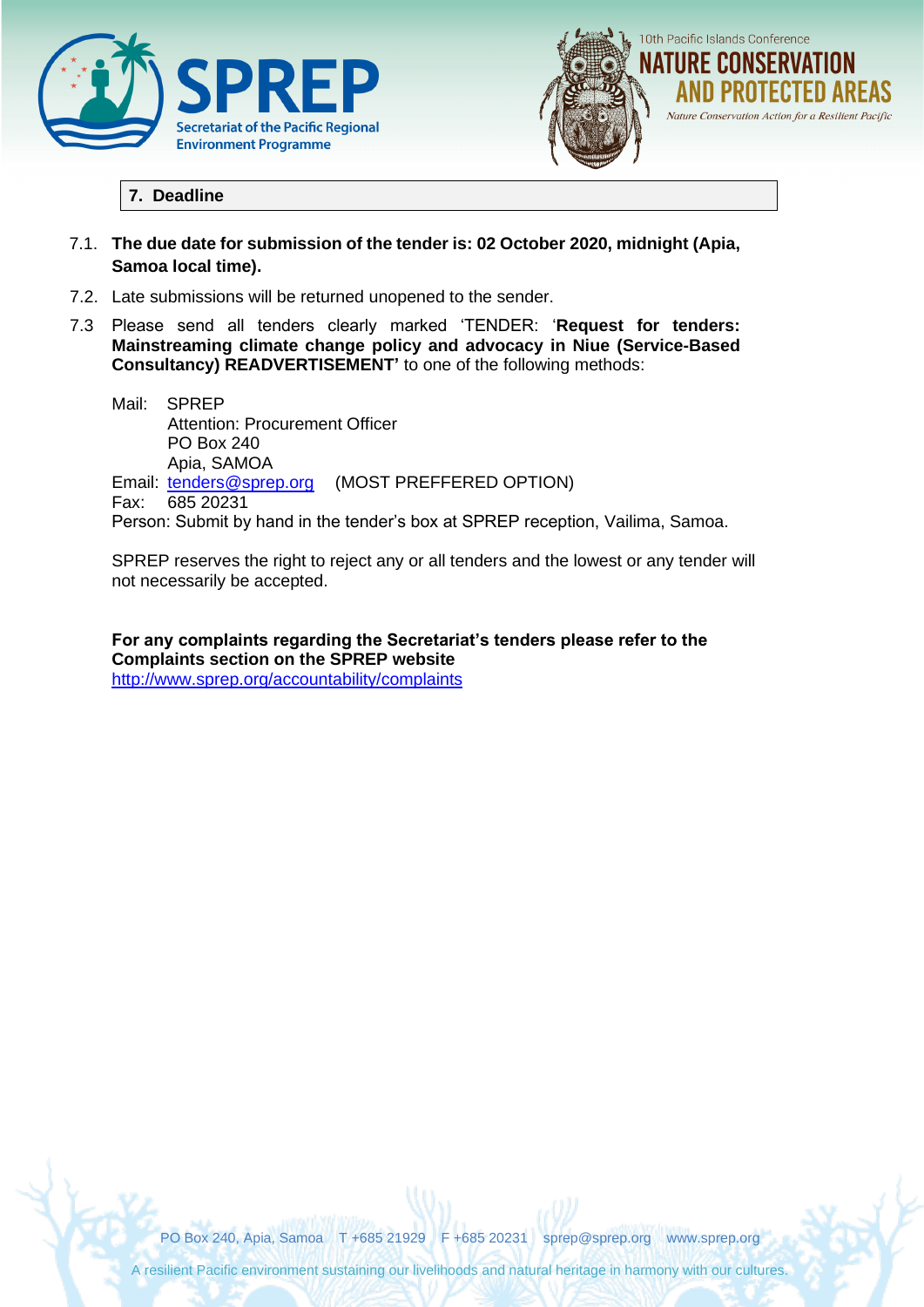



#### **ANNEX A TERMS OF REFERENCE**

# **STRENGTHENNG INSTITUTIONL ARRANGEMENTS FOR MAINSTREAMING CLIMATE CHANGE POLICY AND ADVOCACY IN NIUE (SERVICE-BASED CONSULTANCY)**

# **Background and rationale**

The €12 million European Union funded Intra-ACP<sup>1</sup> GCCA+ Pacific Adaptation to Climate Change and Resilience Building (PACRES) aims to mainstream climate change and disaster resilience across national sustainable development, sector and community-based strategies, policies and legislative frameworks.

In Niue, the Department of Environment (DoE) within the Ministry of Natural Resources is responsible for climate change policy, but there is a requirement to strengthen institutional arrangements for mainstreaming climate change and advocacy. Elsewhere in Niue, the National Disaster Management Office has well established arrangements for emergency management and disaster response, while the Project Management and Coordination Unit is responsible for project coordination across government.

The need for institutional capacity to mainstream climate change policy is made all the more urgent as Niue begins work to develop its National Adaptation Plan (NAP). Additional capacity now will help prepare Niue for its NAP implementation once that funding becomes available.

# **Services required**

To that end SPREP is seeking to engage a suitably qualified individual to provide consulting services to strengthen institutional arrangements for mainstreaming climate change policy and advocacy in Niue.

The successful consultant must supply the services to the extent applicable, in compliance with SPREP's Values and Code of Conduct

[https://www.sprep.org/attachments/Publications/Corporate\\_Documents/sprep](https://www.sprep.org/attachments/Publications/Corporate_Documents/sprep-organisational-values-code-of-conduct.pdf)[organisational-values-code-of-conduct.pdf](https://www.sprep.org/attachments/Publications/Corporate_Documents/sprep-organisational-values-code-of-conduct.pdf)

# **Scope of consultancy**

The tasks to be undertaken by the consultant during this activity will include:

- 1. A desktop analysis and consolidation of existing plans, policies or strategies relevant to mainstreaming climate change in Niue. This will include a short report and gap analysis and collation of all existing plans in a way that is easily accessible to stakeholders (within 6 weeks of commencing);
- 2. Developing an M & E framework for the activity in consultation with the PACRES M & E Officer and Director DoE, using the current state identified in the gap analysis as the baseline (within two months of commencing);
- 3. Developing a strategy to advocate mainstreaming of climate change planning (both adaptation and mitigation) across government and the community (within 3 months of commencing). This will include monthly milestones for implementing the strategy;

<sup>&</sup>lt;sup>1</sup> Africa, Caribbean and Pacific Group of States.